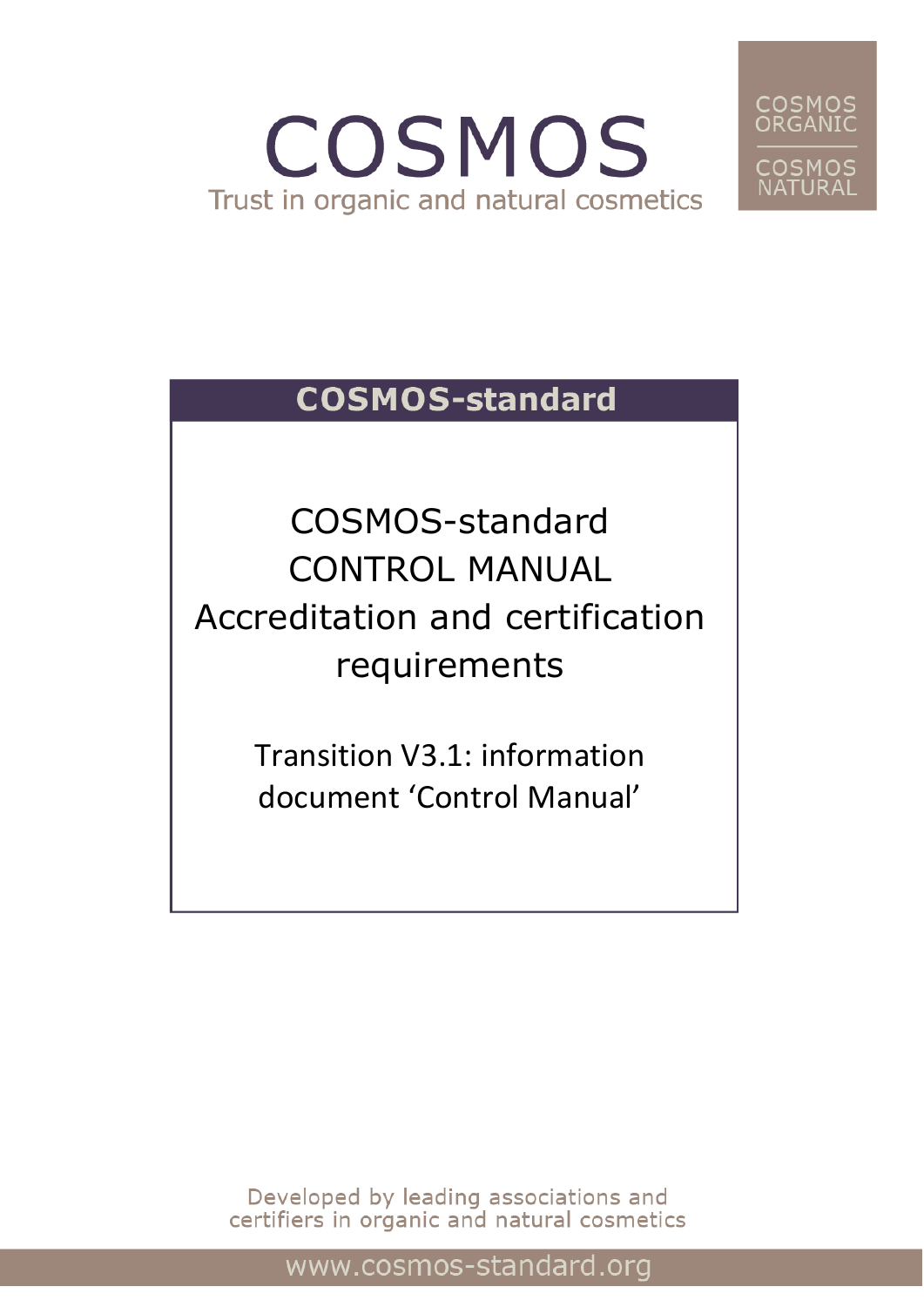# Table of Contents

| 1. |     |  |
|----|-----|--|
| 2. |     |  |
| 3. |     |  |
| 4. |     |  |
| 5. |     |  |
| 6. |     |  |
|    | 6.1 |  |
|    | 6.2 |  |
|    | 6.3 |  |
|    | 6.4 |  |
| 7. |     |  |
|    | 7.1 |  |
|    | 7.2 |  |
|    | 7.3 |  |
|    | 7.4 |  |
| 8. |     |  |
|    | 8.1 |  |
|    | 8.2 |  |
|    | 8.3 |  |
| 9. |     |  |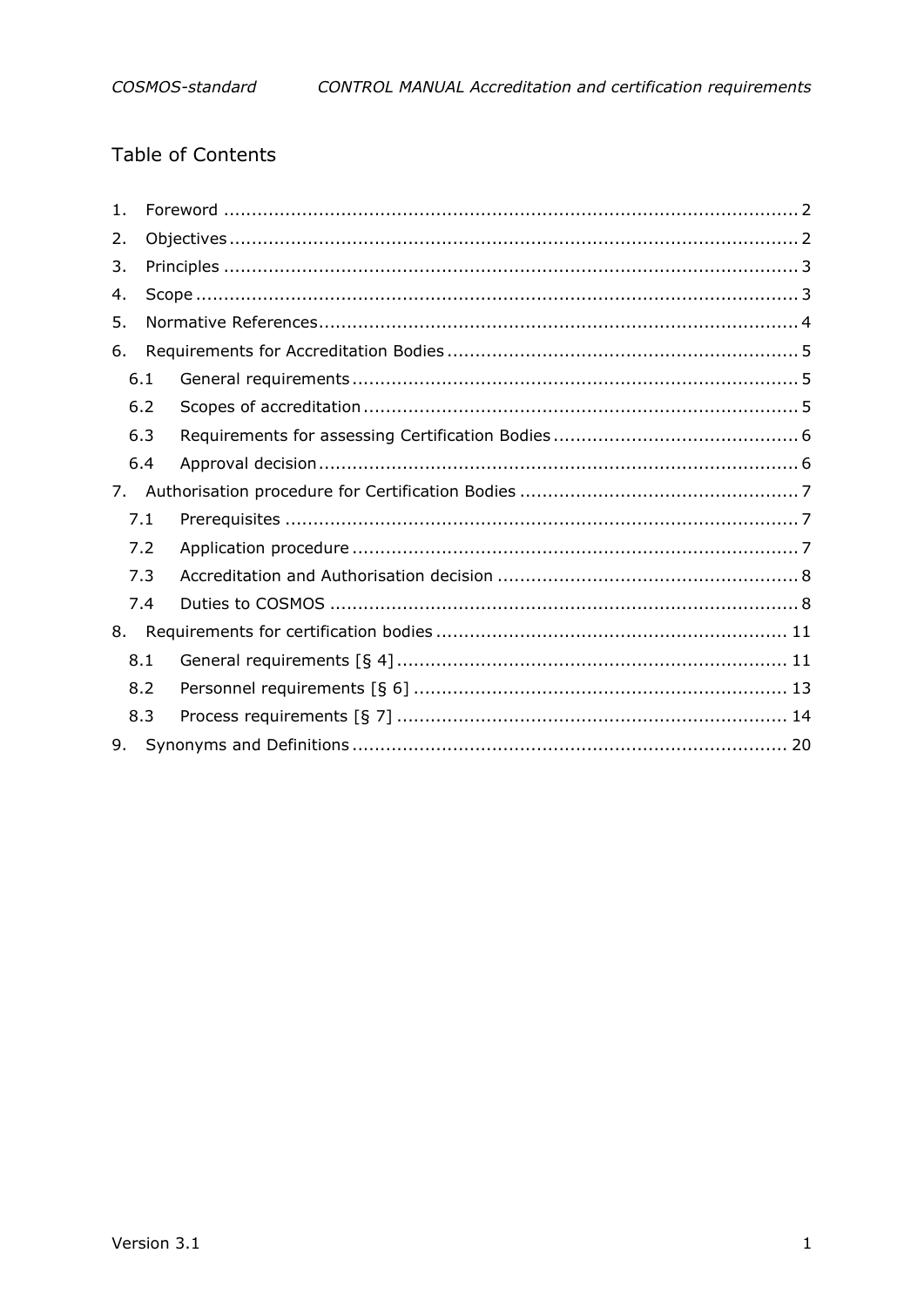# <span id="page-2-0"></span>**1. Foreword**

The COSMOS-Standard is owned and managed by the COSMOS-standard AISBL, a notfor-profit, international association registered in Belgium (hereafter known as COSMOS).

Our ultimate objective is to safeguard, in the area of cosmetics, the welfare of the environment and of people. For this, we want to stimulate the development of cosmetics that are ever more natural and organic. We want to ensure consumers have clear and transparent information so that they can make sustainable choices.

Therefore, the COSMOS-standard sets out innovative, challenging and progressive criteria for organic and natural cosmetics that are clear for the industry and good for the environment, validated through third party certification which consumers can trust.

Certification Bodies (or Certifiers) will assess a company against the standard's requirements, issue a certificate of conformity and continually monitor adherence to the standard. Each Certifier is assessed by an Accreditation Body against requirements detailed in this Control Manual. The main purpose of the Control Manual is to set out the details of this oversight process to ensure credible, consistent and reliable implementation.

# <span id="page-2-1"></span>**2. Objectives**

This Control Manual sets out the certification and accreditation requirements for the COSMOS-standard. It specifies the procedures and requirements for Certification Bodies to achieve and maintain authorisation to perform certification according to the COSMOSstandard, to gain and maintain authorisation to use the COSMOS-standard, and to implement their related quality assurance systems.

This document also specifies the approval and monitoring procedures that the nominated Accreditation Body will use to evaluate the Certification Body.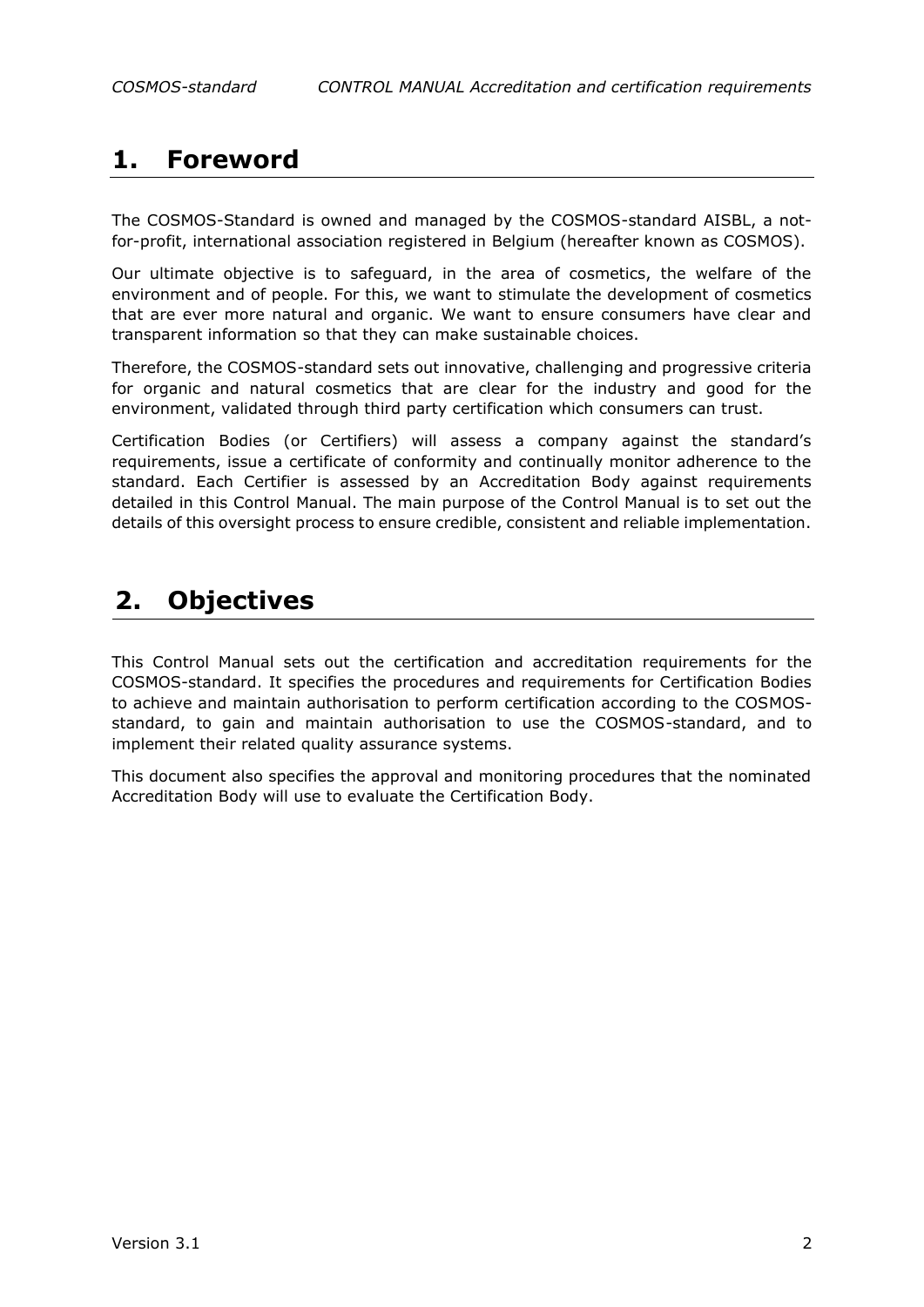# <span id="page-3-0"></span>**3. Principles**

Organizations performing audits and certification can apply for authorisation as Certifiers to the COSMOS-standard AISBL. Certification Bodies are those that operate independent, third party product certification systems.

For this authorisation process, as well as for continuous monitoring of the authorised Certification Bodies, COSMOS is cooperating with 'Accreditation Bodies' that will provide oversight of the Certification Bodies and agree to follow the approval and monitoring procedures and requirements specified in this document.

The applying Certification Body may assign its actual or preferred Accreditation Body, as long as the chosen Accreditation Body:

- is a recognized national or international Accreditation Body (e.g. member of the International Accreditation Forum),
- has the necessary competence, and
- follows the given procedures to accredit to the COSMOS-standard.

The requirements for Certification Bodies set out in this document are specific requirements relating to the COSMOS-standard and are in addition to the requirements of ISO/IEC 17065: 2012 "Conformity assessment — Requirements for bodies certifying products, processes and services". These requirements are ordered below in the same structure as ISO/IEC 17065 for ease of application. The Certification Body must comply with the requirements of ISO/IEC 17065.

# <span id="page-3-1"></span>**4. Scope**

These procedures and requirements apply to all Certification Bodies that apply for authorisation to certify to the COSMOS-standard and to the Accreditation Body performing the accreditation.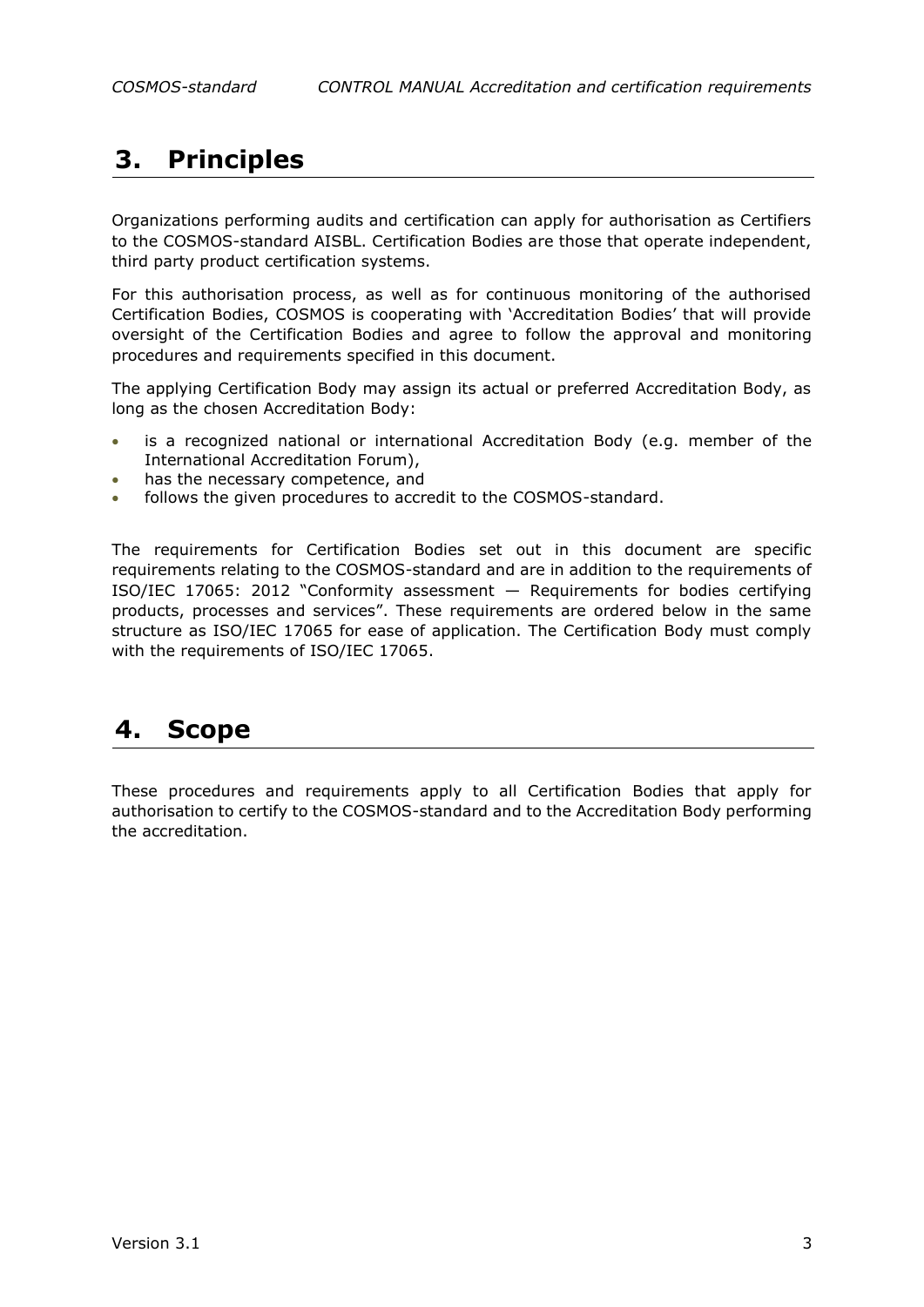# <span id="page-4-0"></span>**5. Normative References**

The following referenced documents are required for the application of this document and are to be used in conjunction as binding requirements wherever applicable.

For Accreditation Bodies:

- ISO/IEC 17011 Conformity assessment General requirements for accreditation bodies accrediting conformity assessment bodies;
- IAF MD 7 IAF Mandatory Document for Harmonization of Sanctions to be applied to Conformity Assessment Bodies;
- IAF/ILAC A5 Multi-Lateral Mutual recognition arrangements.

For Certification Bodies:

- $\bullet$  ISO/IEC 17065: 2012 Conformity assessment  $-$  Requirements for bodies certifying products, processes and services;
- the COSMOS-standard, COSMOS Labelling Guide and the COSMOS Technical Guide.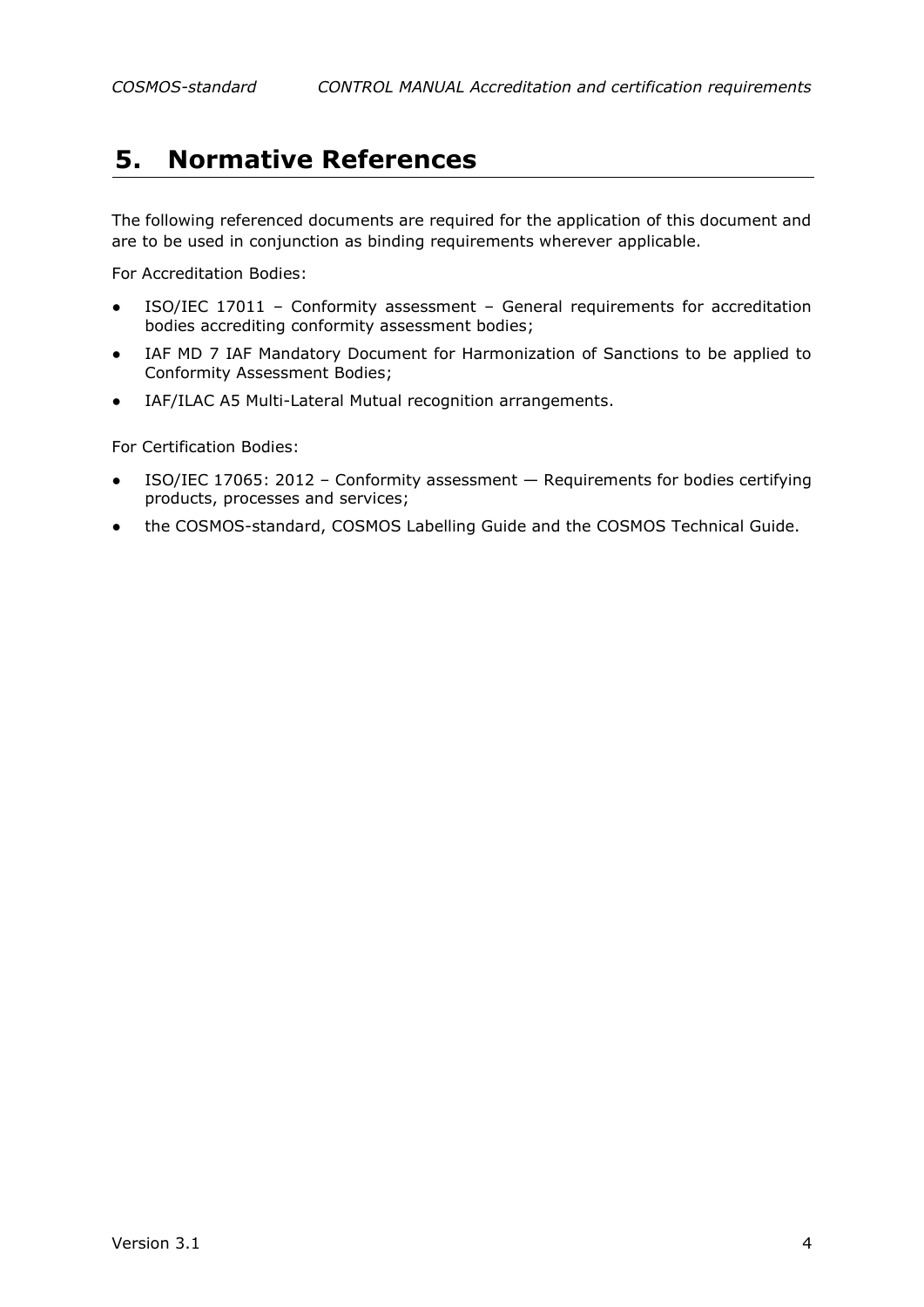# <span id="page-5-0"></span>**6. Requirements for Accreditation Bodies**

Accreditation Bodies must comply with the procedures of ISO/IEC Guide 17011: 2017 "Conformity assessment - General requirements for Accreditation Bodies accrediting conformity assessment bodies", follow the Scheme Documents and are expected to follow the procedures and requirements as detailed in this Manual.

Accreditation bodies have to be previously approved by COSMOS, formalized by a signed agreement by both parties.

### <span id="page-5-1"></span>*6.1 General requirements*

The accreditation body has to:

- be accepted by COSMOS as a COSMOS Accreditation provider
- consult with COSMOS before making significant changes in the documentation of the COSMOS Accreditation Scheme;
- ensure that the agreement the Accreditation Body has with the applicant certification body and already authorised Certification Bodies allows the Accreditation Body to share information with COSMOS;
- report in writing to COSMOS any problems identified in regard to the COSMOS Accreditation Scheme itself, its implementation or in regard to the scheme requirements to which Certification Bodies are subject;
- update the Accreditation Body's public list of COSMOS Certification Bodies immediately after any relevant changes in status are made;
- submit to COSMOS an annual report of all of the Accreditation Body's activities including specific information on its activities in regard to the COSMOS Accreditation Scheme (the report to include as a minimum the accreditation status of authorised and applicant Certification Bodies and feedback on the COSMOS-scheme documents and interpretation);
- share principle concerns in regard to CB procedures or activities that might be to the detriment of the interests of COSMOS or its members

# <span id="page-5-2"></span>*6.2 Scopes of accreditation*

The accreditation for the COSMOS scheme shall be based on all requirements of ISO/IEC 17065 and those of all COSMOS scheme documents, which include the COSMOS-standard, the COSMOS-standard control manual, the COSMOS-standard technical guide and the COSMOS-standard labelling guide.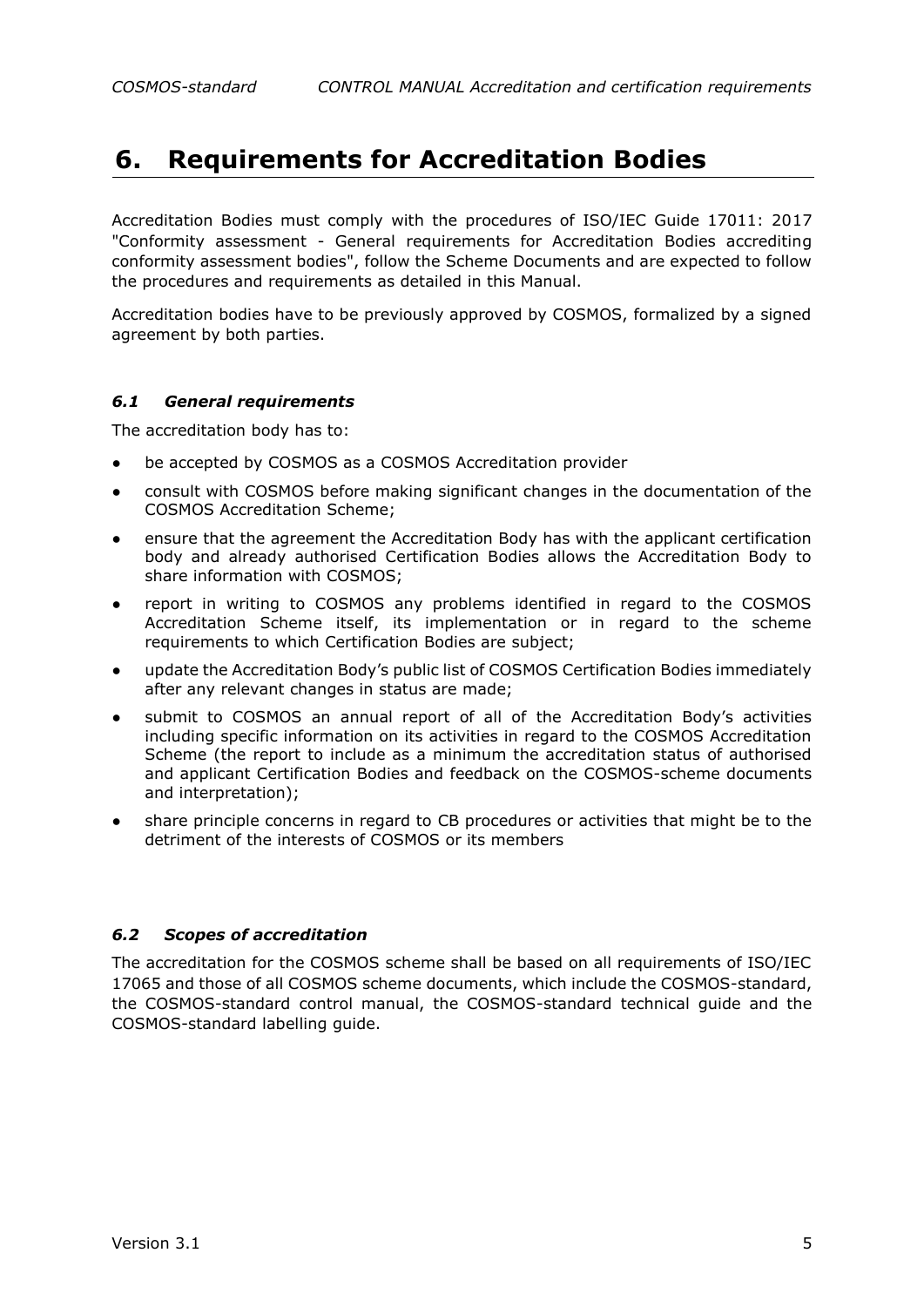*COSMOS-standard CONTROL MANUAL Accreditation and certification requirements*

The accreditation scopes mirror the certification scopes as per section 3.0 'scope' of the COSMOS-standard:

Scope 1:

- certification of organic or natural cosmetic products, raw materials with organic content, base formulas
- available COSMOS signature(s):
	- o COSMOS ORGANIC
	- o COSMOS NATURAL
	- o COSMOS CERTIFIED

Scope 2:

- approval of non-organic raw materials that can be used in certified products according to scope 1
- available COSMOS signature(s):
	- o COSMOS APPROVED

#### <span id="page-6-0"></span>*6.3 Requirements for assessing Certification Bodies*

COSMOS requires that the assigned Accreditation Body includes the following specific minimum assessment elements in its respective accreditation and monitoring procedure:

- a) A review of the applicant Certification Body's documentation for the scopes applied for;
- b) an update accreditation visit every 15 months to the/an office conducting standard certifications and concerning all COSMOS scopes;
- c) A minimum of 5 client files, representing at least 1.5% of the files of clients contracted by the Certification Body, should be checked on each accreditation visit. If less than 5 clients, all have to be checked; and
- d) Accreditation Bodies are required to submit to COSMOS the accreditation status following each significant change (e.g. extensions, withdrawal, suspensions).

# <span id="page-6-1"></span>*6.4 Approval decision*

The Accreditation Body decides if accreditation to the standard, based on the requirements of this document, can be granted to the Certification Body. If not, the certification body has to reinitiate the application for accreditation.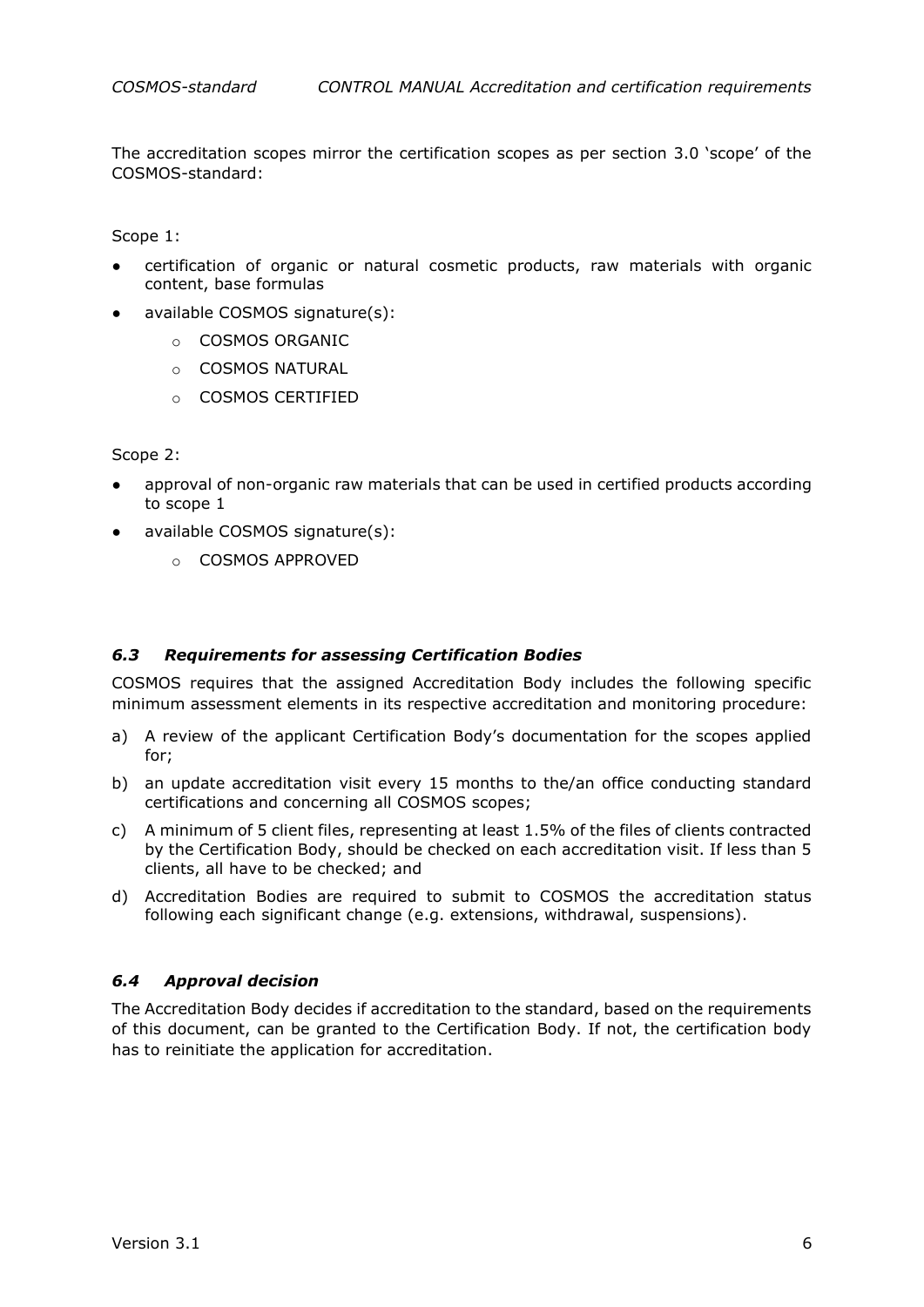# <span id="page-7-0"></span>**7. Authorisation procedure for Certification Bodies**

### <span id="page-7-1"></span>*7.1 Prerequisites*

Certification Bodies applying for authorisation as COSMOS-standard certifiers must first meet the following requirements:

- a) Be a legal entity;
- b) Simultaneously apply for (associate) membership of COSMOS-standard AISBL;
- c) Have a valid accreditation to perform certification for at least one standard according to ISO/IEC Guide 17065: 2012 "Conformity assessment - Requirements for bodies certifying products, process and services " (note, it does not have to be cosmetics);
- d) Have sufficiently qualified/experienced staff to perform certification for the scopes for which they are applying;
- e) Have financial stability to properly, impartially and effectively perform certification activities; and
- <span id="page-7-2"></span>f) Name a representative as member of the COSMOS Certifier Committee.

#### *7.2 Application procedure*

The application procedure occurs in the following order:

- 1. Applications for authorisation should be sent to the General Manager of the COSMOSstandard AISBL at: 124 rue du Commerce, 1000 Brussels, Belgium, or info@COSMOSstandard.org.
- 2. Applications will be considered only if they contain the following information/ declarations:
	- a) duly completed application form;
	- b) duly completed application form for membership of COSMOS-standard AISBL (if the Certification Body is not already a member);
	- c) legal name and status, address and legal representative of applicant;
	- d) list of all offices and branches;
	- e) scopes for which the applicant seeks authorisation (for Scope 2 'approval', the applicant must be approved for Scope 1 too);
	- f) a copy of ISO 17065 accreditation certificates already obtained;
	- g) details of the nominated Accreditation Body to undertake the COSMOS accreditation;
	- h) a summary of the relevant professional qualifications and experience of the applicant's designated cosmetics personnel; and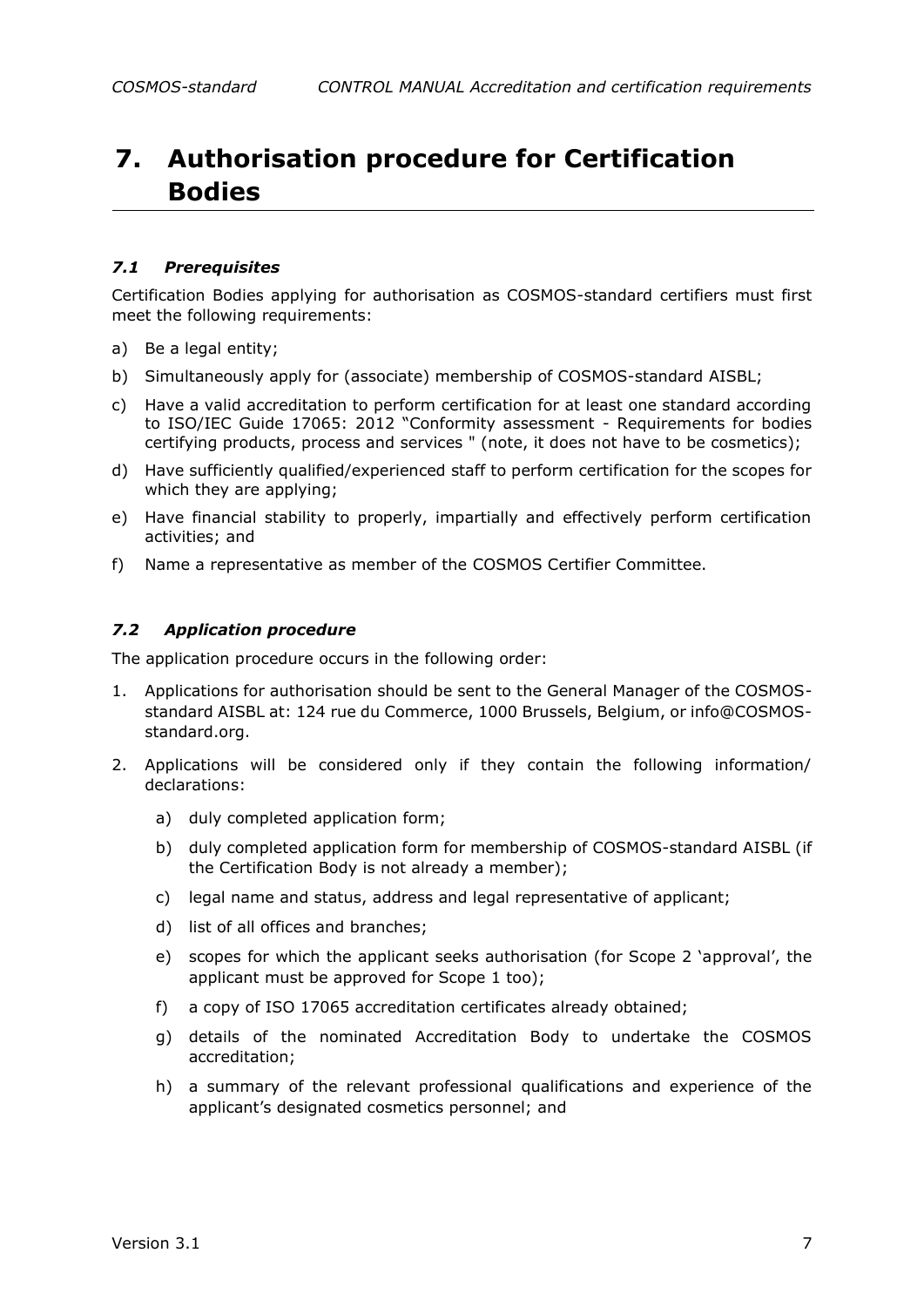- i) declaration that, when seeking authorisation, the applicant agrees to:
	- operate in compliance with the requirements of this document,
	- pay the applicable fees to COSMOS,
	- certify according to the COSMOS-standard, and
	- enter into a formal contract with COSMOS.
- 3. An application fee is payable as stipulated in the 'COSMOS fees' document.
- 4. After acceptance of the application by COSMOS, the Certification Body must apply to the nominated Accreditation Body to conduct the accreditation process.

### <span id="page-8-0"></span>*7.3 Accreditation and Authorisation decision*

- 1. The Accreditation Body shall review conformity of all application documents of the Certification Body (see 6.1.a) and if positive COSMOS shall be informed of the acceptance of the application.
- 2. After receiving the acceptance of the application by the Accreditation Body COSMOS will conclude a certifier contract with the Certification Body: once signed by both parties, this gives permission to the Certification Body to start to certify.
- 3. The Accreditation Body shall decide in accordance with this Manual to grant or grant with conditions or not grant accreditation to the Certification Body for the applied scope(s) as described in the COSMOS-standard. The accreditation must happen within eighteen months of the date of application to the Accreditation Body.
- 4. Once accreditation is granted, COSMOS will issue an Authorisation Certificate to the Certification Body which completes the authorisation process.
- 5. COSMOS will publish the contact details of the authorised Certification Bodies, together with their authorised scope(s) and any other limitations or conditions, on the COSMOS-standard.org web site.

# <span id="page-8-1"></span>*7.4 Duties to COSMOS*

#### *7.4.1 Annual Fee*

The Certification Body shall pay relevant fees as determined in the 'COSMOS fees' document.

The Certification Body shall collect fees from its certified and approved clients as determined in the 'COSMOS fees' document.

#### *7.4.2 Cooperation with other authorised Certification Bodies*

Certification Bodies must accept certificates issued in accordance with the COSMOS Standard by other authorised Certifiers in order to conclude their COSMOS-standard certification.

Certification Bodies must interact with each other in order to secure equal application of the COSMOS-standard.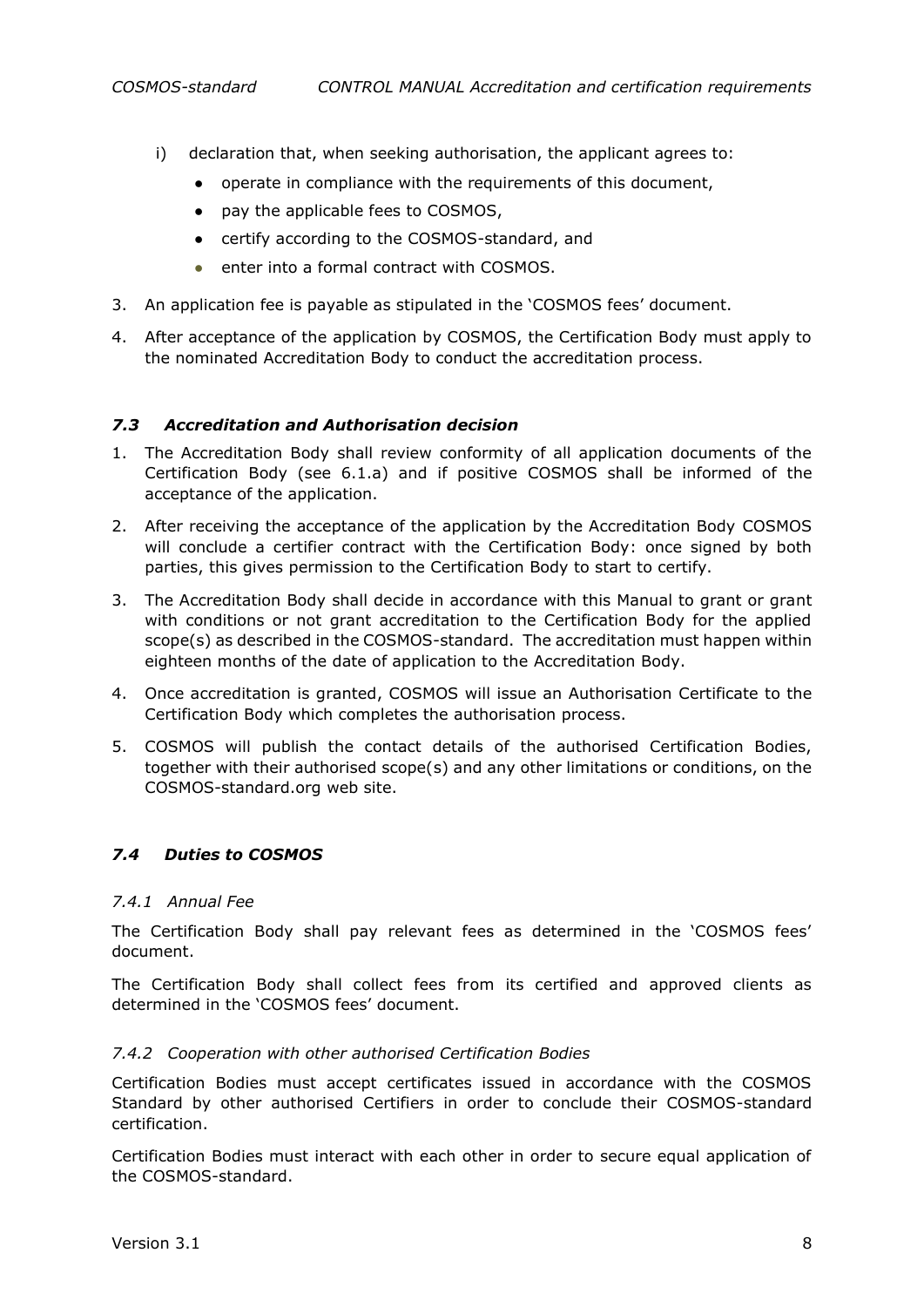On client´s request Certification Bodies will issue audit reports about the basic outcome of audits and other relevant documents (e.g. specifications, draft copies of labels) for specific products, and other Certifiers will accept these reports and documents in the framework of their audit system, in order to avoid multiple auditing of products or clients already audited by another Certification Body. COSMOS reserves the right to define additional rules which will be added to this document.

Certification Bodies shall refuse to accept certificates which are obviously not in accordance with the COSMOS-standard and shall notify COSMOS in such cases.

### *7.4.3 Reporting on activities*

Certification Bodies shall keep COSMOS updated about names, addresses, production category and products of the certified clients on the online COSMOS database.

Upon request, Certifiers shall submit detailed documentation to COSMOS to ascertain adherence to the COSMOS-standard and any rules and interpretations issued from time to time. COSMOS will treat this information confidentially.

Certification Bodies that are authorised for Scope 2, 'approval of non-organic raw materials' shall ensure that up-to-date lists of these ingredients are available to COSMOS and the other authorised Certifiers. However, ingredients that are approved on a confidential basis for a specific client need not be disclosed to the other authorised Certifiers.

In cases where Certification Bodies reach conflicting decisions on an ingredient, the Bodies concerned shall share their proofs of assessment with the aim of achieving a consensus decision. If this fails, COSMOS will consider all the proofs of assessment and shall decide whether the specific ingredient is acceptable or not.

# *7.4.4 Suspension or withdrawal of accreditation*

In case of suspension or withdrawal of the accreditation, the Accreditation Body shall inform COSMOS immediately and stop reference to accreditation of that Certification Body (subject to the normal appeals process of the Accreditation Body).

In case of accreditation suspension, the Certification Body will provide an action plan, to be assessed by the Accreditation Body, in conjunction with COSMOS. During suspension, the certification body cannot make new COSMOS certification decisions, though existing certifications are unaffected.

In case of accreditation withdrawal, the Certification Body must stop any COSMOS certification activity and remove any reference to COSMOS. For already certified companies, COSMOS, in conjunction with the Accreditation Body, will provide an action plan. COSMOS will not reauthorize the Certification Body for a minimum of two years.

#### *7.4.5 Transfer of certificates between Certification Bodies*

A client may wish to change their Certification Body due to:

- the client's choice;
- the failure of an applicant Certification Body to gain accreditation for the scope of the certification and hence not being able to issue a certificate; or
- a Certification Body ceasing to offer accredited certification services for any reason.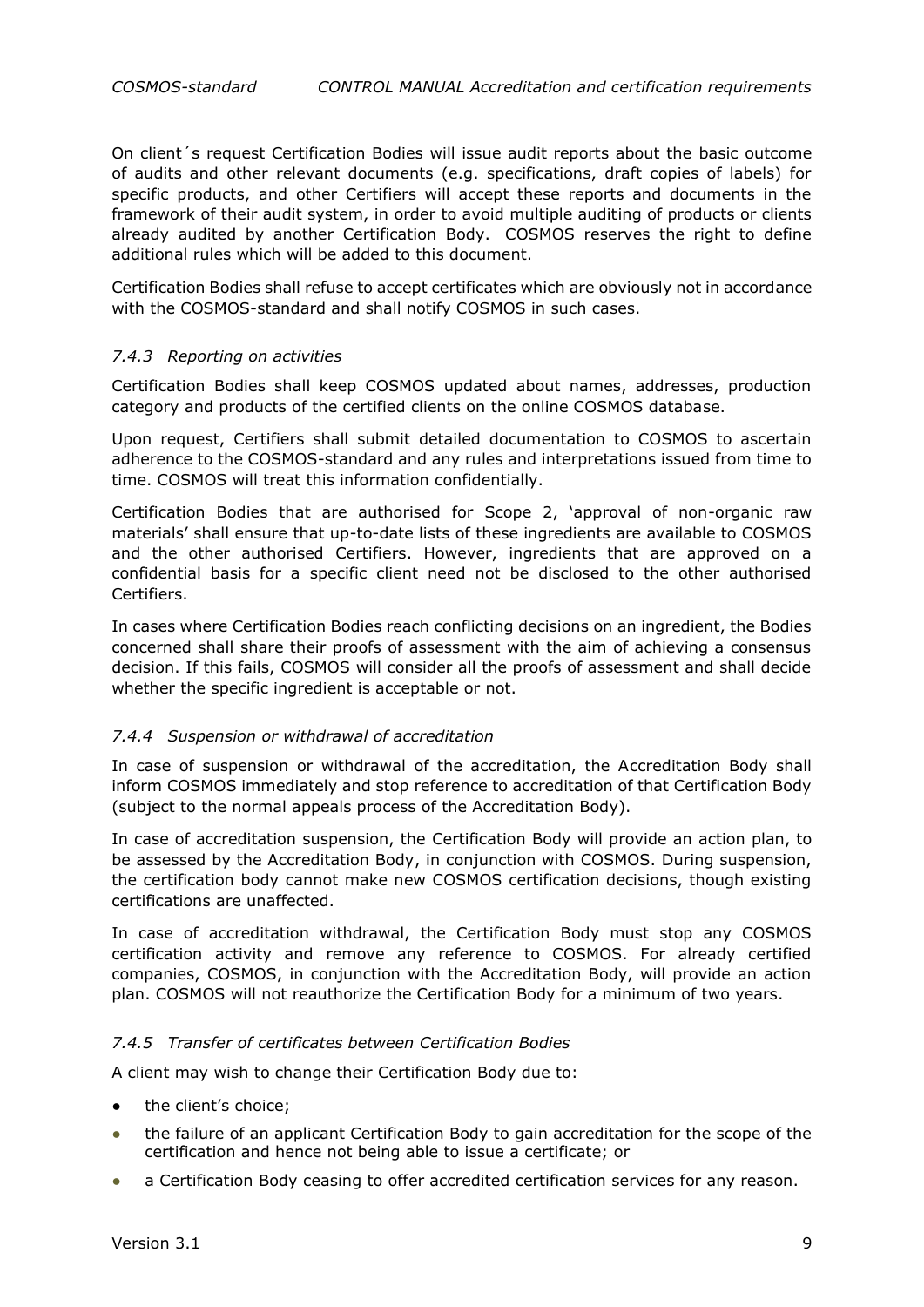The following transfer conditions apply:

- 1. Certification Bodies shall respect a client's request to change to another Certification Body, either prior to or after issue of a certificate;
- 2. If a certificate holder wishes to change their Certification Body, the succeeding Certification Body and the current Certification Body shall work together where practicable to exchange information about the certification, audit and any other relevant information related to the certificate holder's conformity. In particular, the following documents must be shared with the succeeding Certification Body:
	- status of certification (certified, suspended, withdrawn, cancelled);
	- number and type of audits undertaken during the preceding 12 months;
	- last audit report with the list of un-resolved non-conformities;
	- current appeals, derogations or claims.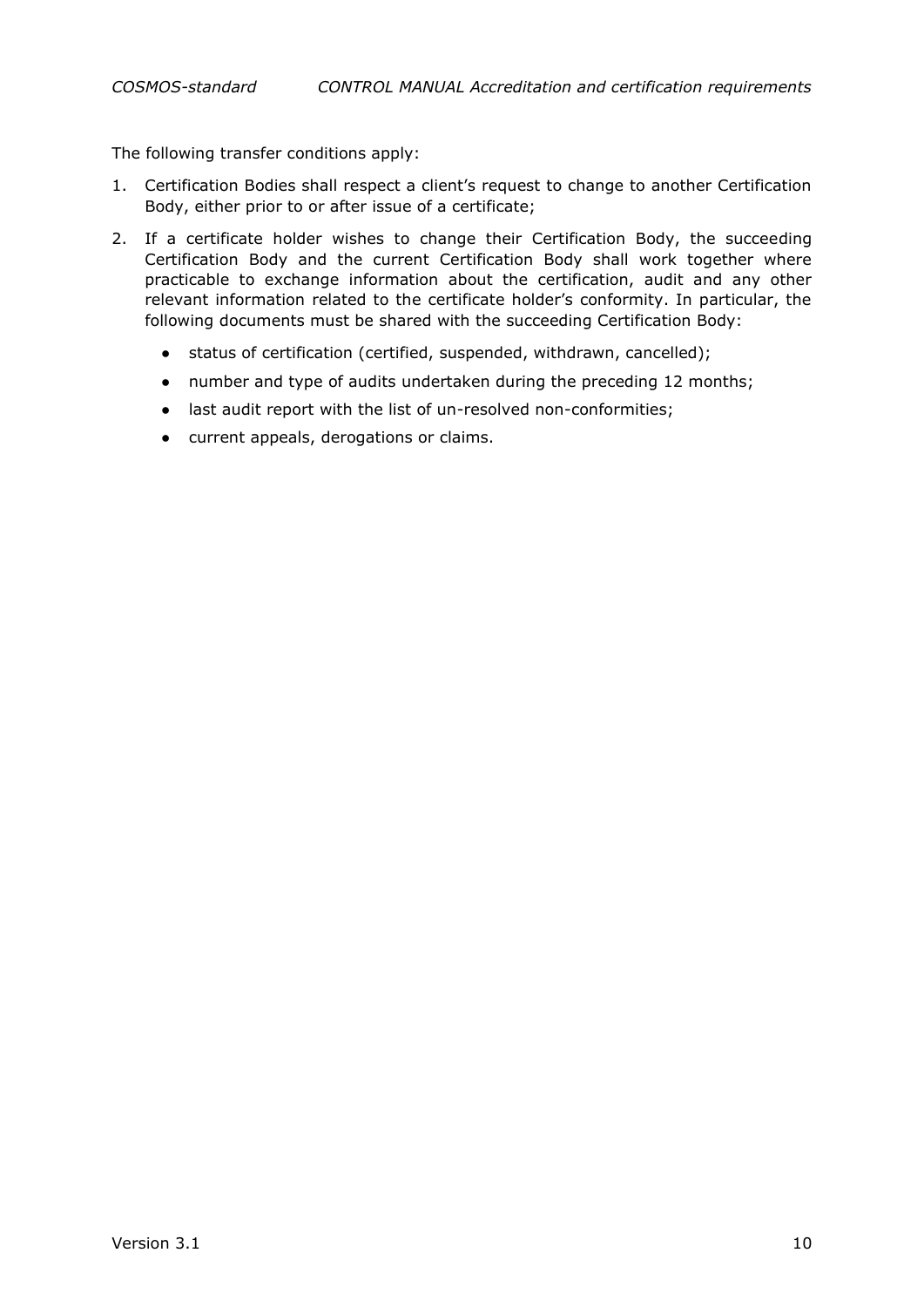# <span id="page-11-0"></span>**8. Requirements for certification bodies**

Any requirements listed in this Control Manual that are above and beyond ISO/IEC 17065 must be met.

Information below is in addition to or expands on the criteria in the corresponding ISO/IEC 17065 section and gives clarification or further requirements. Section paragraphs from ISO/IEC 17065 are identified **[in square brackets]**.

# <span id="page-11-1"></span>*8.1 General requirements [§ 4]*

### *8.1.1 Legal structure [in addition to 4.1.1]*

The structure of the Certification Body shall foster confidence in its certification operations. In particular, the Certification Body shall:

- have documents demonstrating its status as a legal entity;
- have documented the rights and responsibilities associated with its certification activities; and
- identify the management (body, group or person) that has overall responsibility for its functioning, including its finances.

### *8.1.2 Contract [in addition to 4.1.2]*

The Certification Body shall provide its certification service based on an agreement (contract) signed by the applicants and clients. In particular, the contract shall:

- contain provisions to allow the Certification Body to exchange information with other authorised Certifiers, Accreditation Bodies and COSMOS to verify information, especially the certification status of certified products, as part of its ongoing evaluation;
- grant to both the Certification Body and its nominated Accreditation Body the right of access to all appropriate facilities, including to non-organic production in the unit or related units, and all relevant documentation and records, including financial records;
- allow COSMOS to follow audits if necessary or to request certification documents;
- contain provisions for confidentiality to protect the clients' data;
- require the client to inform the Certification Body about any other certifications and Certifier relationships that it has in the same or similar scopes as the COSMOSstandard, including other COSMOS certifications;
- enable raw material suppliers to request that their certification information is not made publicly available on the COSMOS databases when required for confidentiality reasons'
- oblige the client to accept supplementary audits and provide samples to the Certification Body if required; and
- require clients to inform the Certification Body about any change related to its activity or certification.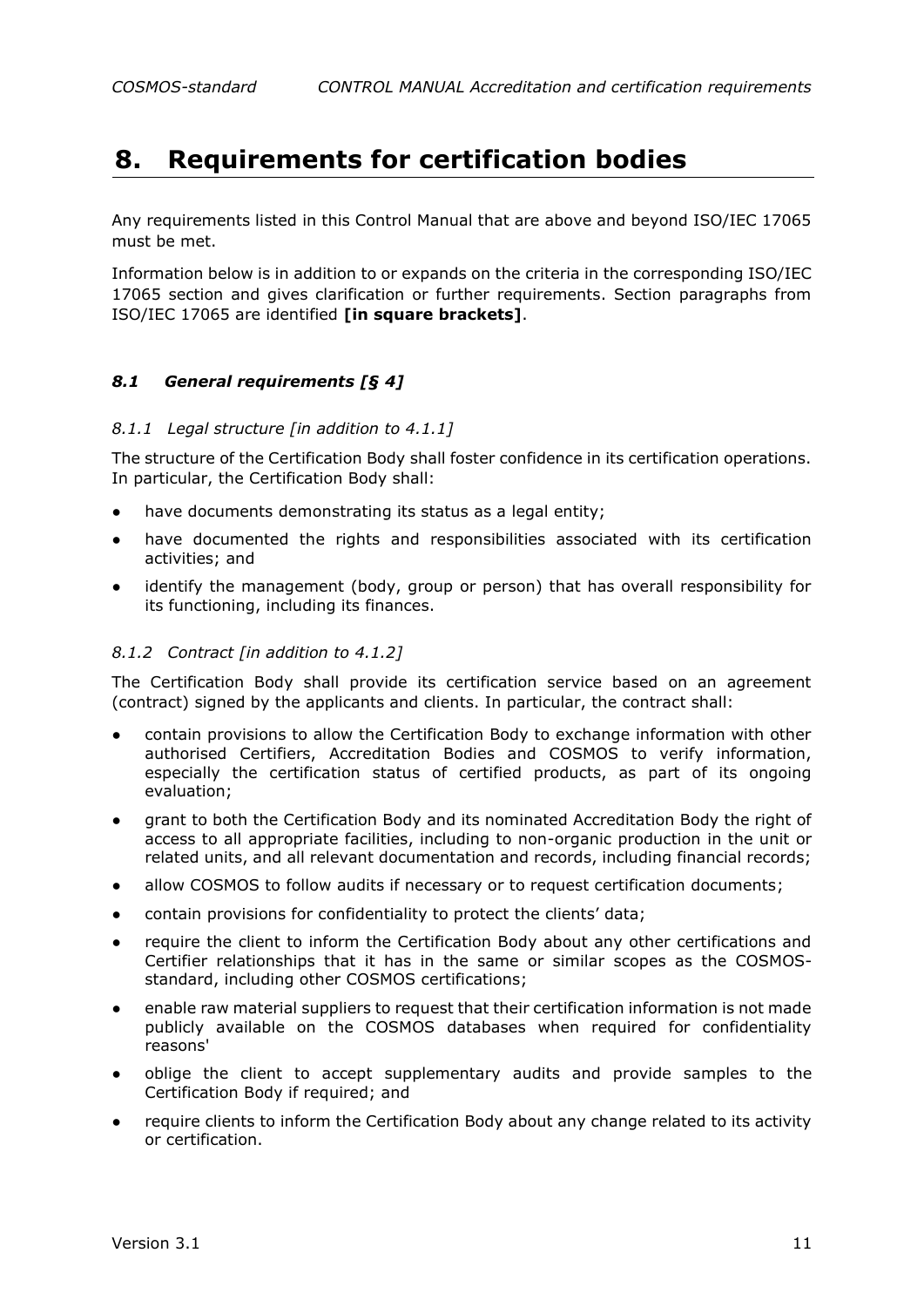For raw material approval (Scope 2), the contract shall:

- confirm that the Certification Body is authorized by COSMOS for the approval of raw materials;
- enable the Certification Body and COSMOS to refer to the approved raw material on their respective websites. To this end, the client allows the Certification Body to transfer to COSMOS for publication purposes, its contact details along with the trade name, the Chemical Name or INCI name (as the case may be), and the purpose and status of the approved raw material; and
- enable the Certification Body to exchange information related to approvals with other authorised Certifiers, particularly to verify the status or the conformity of the raw materials with the COSMOS-standard. Should these exchanges concern confidential information, the Certification Body and the Client shall jointly and previously identify the information that can be transmitted in this framework.

### *8.1.3 Management of impartiality [in addition to 4.2]*

#### Conflict of interest

The Certification Body shall identify, analyse and document the possibilities for conflicts of interest arising from its provision of certification, including any conflicts arising from its relationships. Rules and procedures shall be established to prevent or minimise the threat of conflicts of interest. In particular, the Certification Body shall:

- a) Require personnel, committee, if applicable, and board members to declare existing or prior association with an operation subject to certification. Where such an association threatens impartiality, the Certification Body shall exclude the person concerned from work, discussion and decisions at all stages of the certification process related to the potential conflict of interest;
- b) If a conflict of interest between certification personnel and an operation is found after assessment has occurred, assign another unbiased person to assess if it has affected the certification process as well as complete the remainder of the process if possible; and
- c) Ensure that personnel do not assess their own work.

#### *8.1.4 Confidentiality [in addition to 4.5]*

The Certification Body shall make adequate arrangements to safeguard the confidentiality of the information obtained in the course of its certification activities at all levels of its organisation, including committees and external bodies or individuals acting on its behalf. Arrangements shall:

- a) Protect a client's proprietary information against misuse and unauthorised disclosure; and
- b) Ensure that the Certification Body has the right to exchange information with other Certification Bodies and/or authorities including COSMOS for verification and assessment purposes.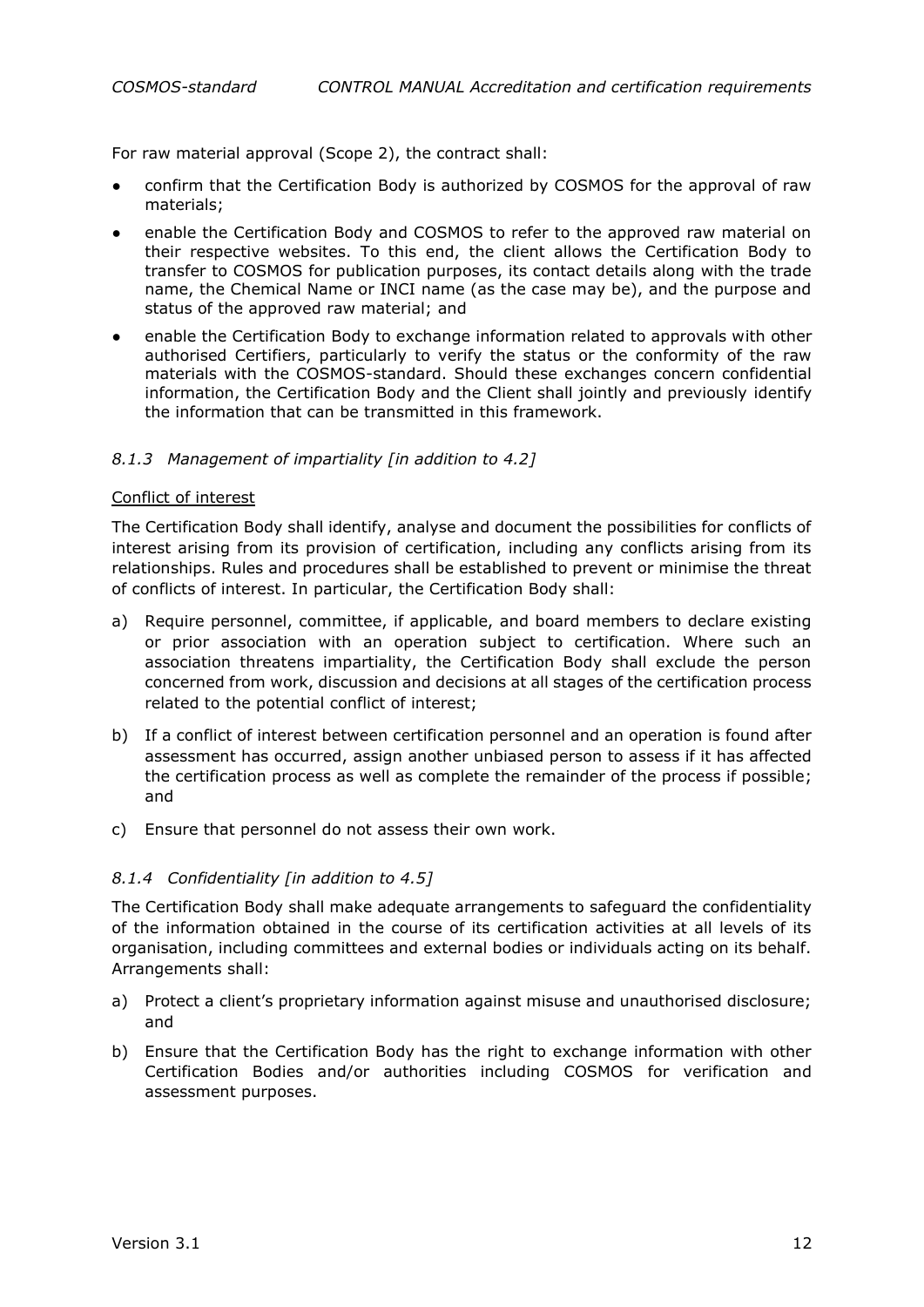# <span id="page-13-0"></span>*8.2 Personnel requirements [§ 6]*

#### *8.2.1 Personnel of the certification body*

#### Qualification criteria and documentation [addition to 6.1.2.1 a)]

The criteria must specify minimum education, training, technical knowledge and work experience relevant for all the personnel involved in evaluation and/or certification decisions and/or review of the application or reports, and in particular:

- a) For Scope 1, at least one of its personnel must have:
	- a university degree in the field of cosmetics, chemistry or related subject plus experience in quality management issues;
	- or at least 3 years professional experience in the cosmetics industry or related field plus experience in quality management issues;
	- or at least 2 years professional experience in audit and certification of cosmetics.
- b) For Scope 2, at least one of its personnel must have:
	- a university degree in chemistry or biochemistry plus at least 3 years professional experience (or further qualifications) in chemistry or related field plus experience in quality management issues;
	- or at least 6 years of professional experience in chemistry or biochemistry or related field including experience in quality management issues.

#### Competence review [in addition to 6.1.2.1 b)]

The Certification Body shall ensure that new personnel have sufficient competence and receive adequate training including theoretical training and practical training. For auditors, the practical training shall include at least 4 audits including accompanying and being accompanied on-site audits for organic or natural cosmetics certification.

#### *8.2.2 Personnel for the Evaluation - Sub-contracting [in addition to 6.2.2.4]*

When a Certification Body decides to outsource work related to certification (e.g. audit) to an external body, an agreement covering the arrangements, including confidentiality and conflict of interest, shall be drawn up. The Certification Body shall:

- a) Keep final responsibility for the granting, maintaining, renewing, extending, suspending or withdrawing of certification - delegation of certification decisions is not permitted;
- b) Ensure that the subcontracted body or person is:
	- competent to perform the subcontracted work;
	- committed to the policies and procedures as defined by the Certification Body; and
- c) Monitor the performance of the persons or bodies subcontracted for the work.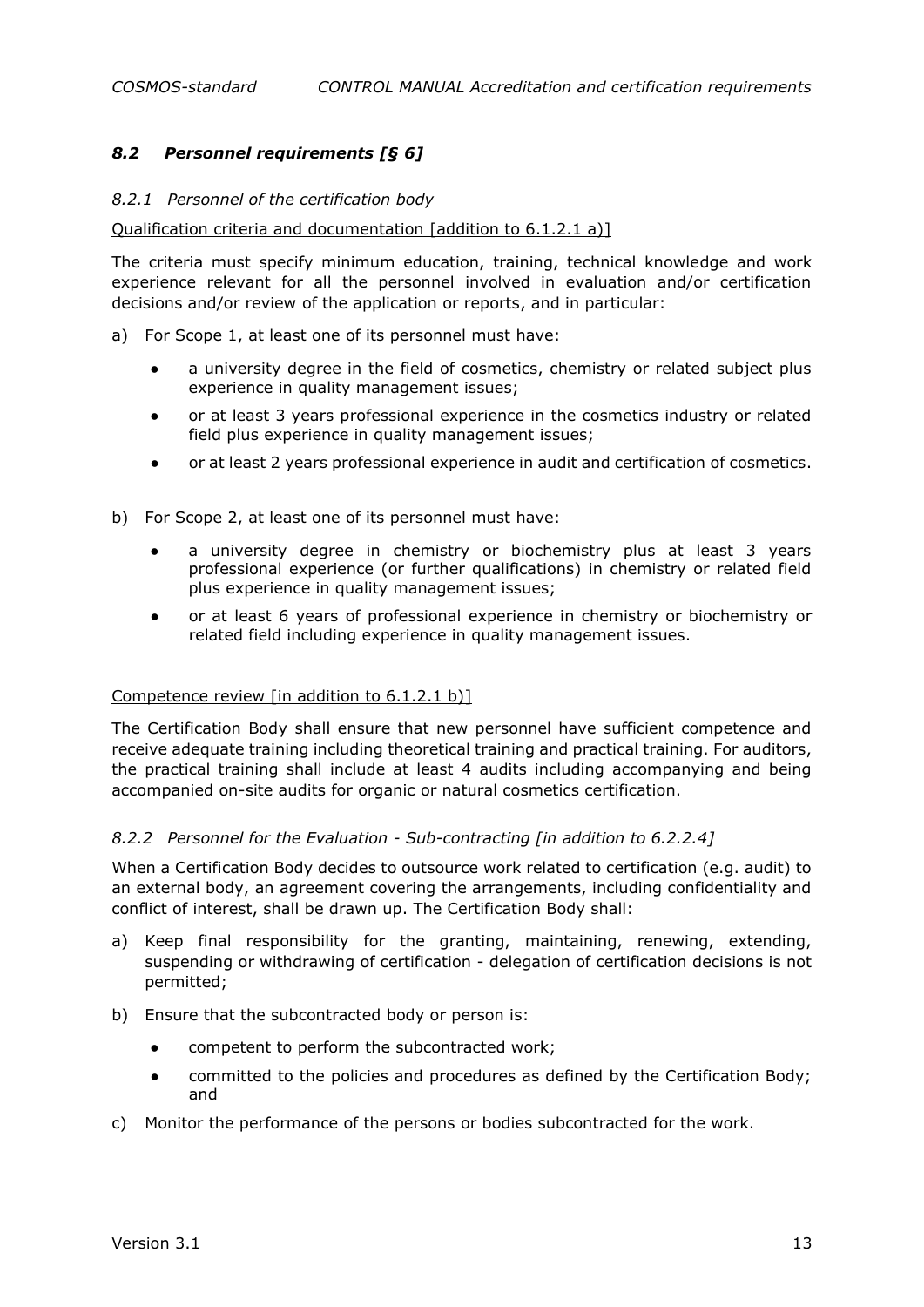# <span id="page-14-0"></span>*8.3 Process requirements [§ 7]*

#### *8.3.1 Client's application [in addition to 7.2]*

The Certification Body shall require completion of an application form. To enable evaluation and assignment of qualified personnel, the Certification Body shall require clients to:

- a) Provide information about the scope of the desired certification, including a description, as specified by the Certification Body, of the production, products and area to be certified;
- b) Provide information as to whether another Certification Body has denied or withdrawn certification; and
- c) Provide information as to whether they are co-operating also with another authorised Certification Body.

### *8.3.2 Initial evaluation [in addition to 7.4]*

#### **Scopes**

#### Scope 1

For organic or natural certification, the Certification Body shall evaluate clients against all certification requirements specified in the Scheme Documents. An on-site audit includes a review of documents, personnel interviews and a supply chain review. The audit shall happen annually according to the certification process.

#### Scope 2

For approval of ingredients with no organic content under the COSMOS-standard the Certification Body shall evaluate clients against all certification requirements specified in the Scheme Documents.

The verification of compliance shall be based on a review of all the necessary information and documents needed for the approval. There is no requirement for audit of operations for the approval of raw materials with no organic content, although the Certification Body has the right to carry out audits in case of suspicion.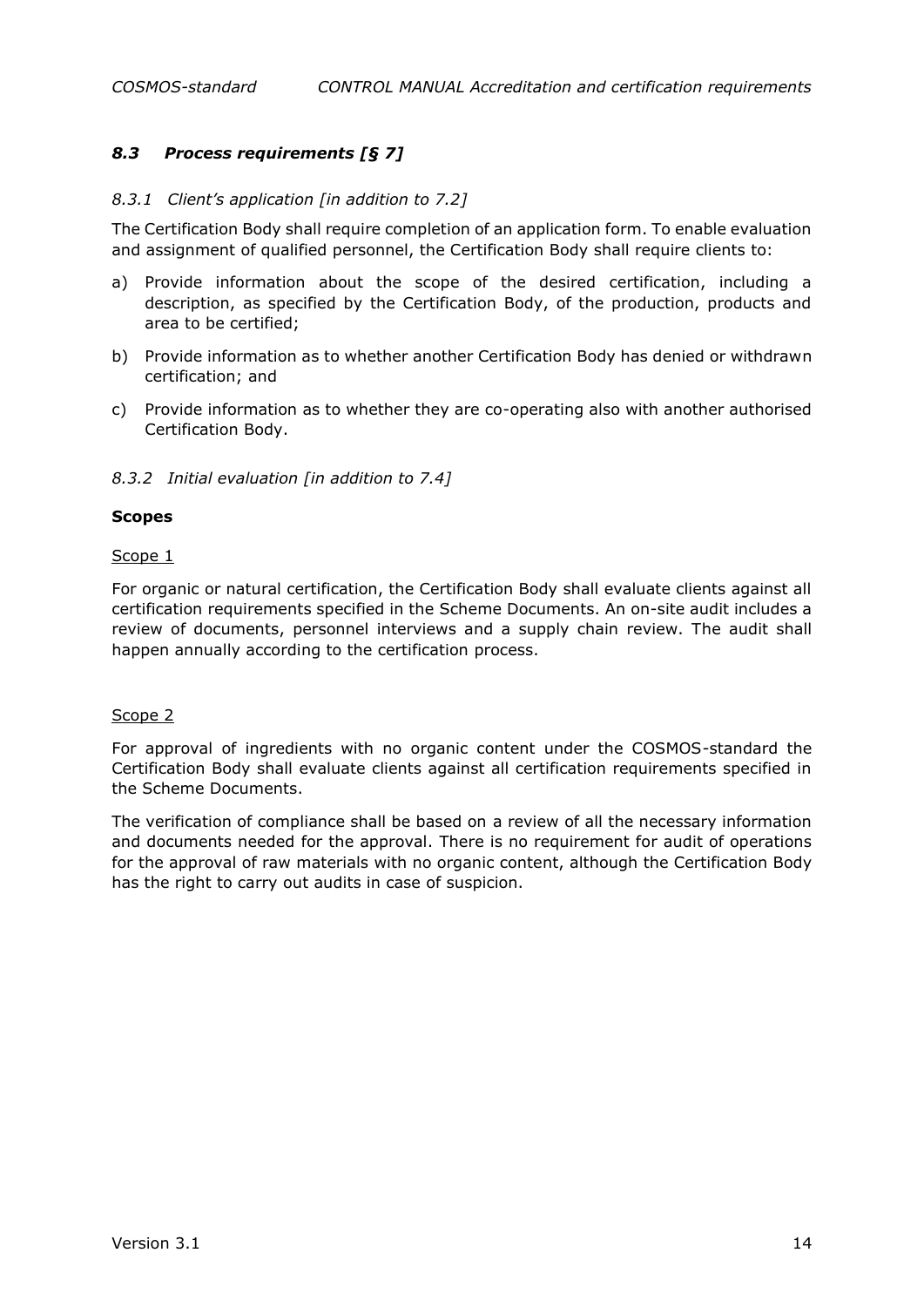#### Audit protocol

Audit by on-site visit is carried out in order to verify information and compliance with certification requirements applicable to the client. It shall follow a set protocol to facilitate non-discriminatory and objective audit.

The certification body shall implement its own checklist.

The audit protocol shall at the very minimum include:

- a) Checking all relevant COSMOS criteria;
- b) Assessment of the processing system by means of visits to facilities and if necessary, storage units (according to the risk and information availability). It may also include visits to non-organic areas if there is reason for doing so;
- c) At least one traceability or mass balance conformity assessment for each audit. A risk analysis has to be realised by the Certification Body for each client to reinforce this conformity assessment if necessary. The risk analysis criteria and the applicable modalities must be defined by the Certification Body.
- d) Verification of any complaints received as well as of the actions taken.

#### Particular requirements to address high-risk certification situations

The Certification Body shall amend and adapt its certification procedures to address higher risks found in certain situations specific to COSMOS-standard certification. Potential highrisk situations include parallel processing of COSMOS-standard and non-COSMOSstandard products.

In order to prevent co-mingling or contamination of organic products with other products that do not meet the standards, the Certification Body must verify whether handling and documentation regarding manufacturing, formulation, storage and sales is well managed and makes clear distinctions between certified and non-certified products. In cases where products are not visibly distinguishable, specified measures must be applied to reduce the risk.

#### Ensuring the safety of auditors

In exceptional cases, where the safety of auditors is at risk according to travel advice from the auditor's national foreign office, up to two consecutive remote audits are acceptable for existing clients at sites that had a preceding onsite audit. For new clients and new sites remote audits are not acceptable.

If remote audits are required, the Certification Body needs to establish a standard procedure. As a minimum this should include the circumstances under which such an audit is permitted, how the audits should be conducted and what additional information is requested of clients.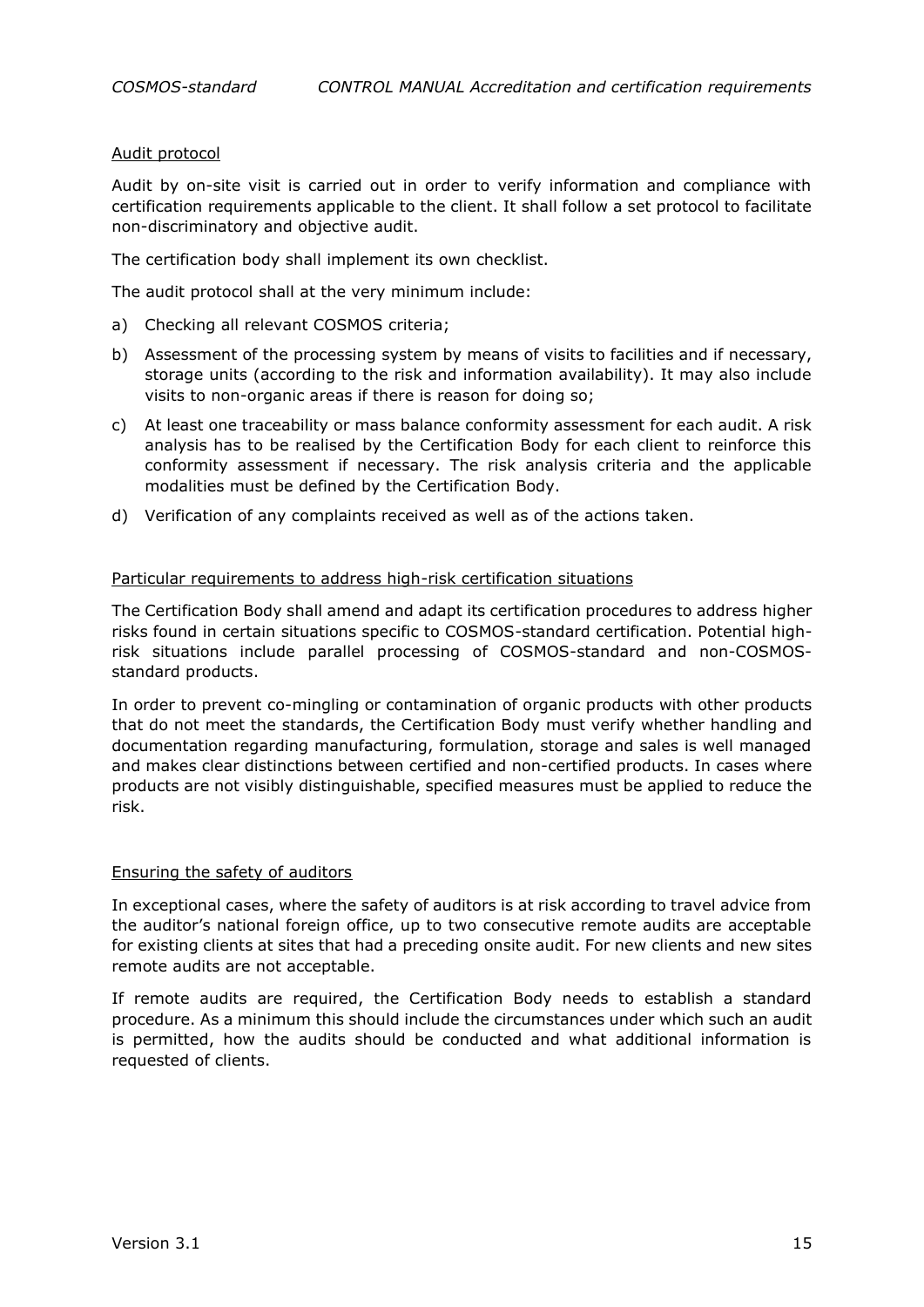#### Audit report

The Certification Body shall report evaluation findings according to documented reporting procedures, as detailed below.

- a) Audit reports shall follow a format appropriate to the type of operation audited, and facilitate a non-discriminatory, objective and comprehensive analysis of the respective processing system.
- b) The audit report shall cover all aspects of the Scheme Documents, and adequately validate the information provided by the client. It shall include:
	- a statement of any observations relating to conformity with the certification requirements;
	- date and duration of the audit, persons interviewed, facilities visited; and
	- type of documents reviewed.
- d) The Certification Body shall document and apply measures to verify effectiveness of corrective actions taken by clients to meet the requirements.

### *8.3.3 Certification decision [in addition to 7.6]*

#### Responsibility for certification decisions

The Certification Body shall have final responsibility for granting, maintaining, extending, suspending and withdrawing certification. Certification may not be granted in cases of external conditions such as:

- known critical non-conformity with the general regulations in force on cosmetics;
- a geographical location that makes certification technically impossible or risky for those involved.

#### Responsibility for clients' use of references to COSMOS certification

The Certification Body has primary responsibility for monitoring misuse of the trademark or incorrect reference to COSMOS certification by a client. The certification body shall implement appropriate measures such as reduction, suspension or withdrawal of certification, and potentially undertake legal action if the misuse persists.

#### Documentation

Documentation of certification decisions shall include the basis for the decisions.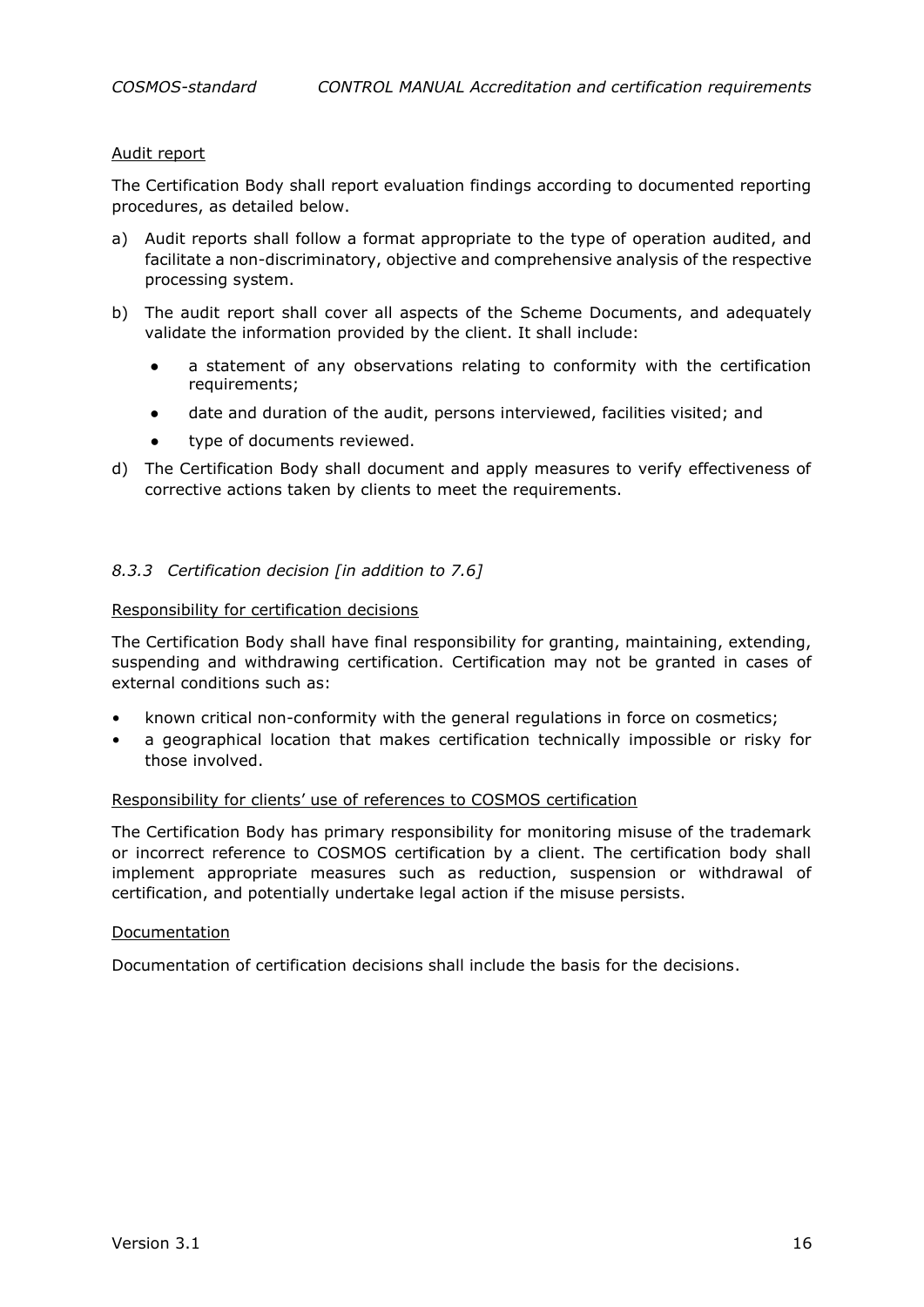# *8.3.4 Certification documents [in addition to 7.7]*

#### Issuing of certification documents

The Certification Body shall issue official certification documents to each client. Documents shall contain the following information:

- a) The name and address of the client whose products are the subject of certification;
- b) The name and address of the Certification Body that issued the certification documents;
- c) The scope of the certification granted, including:
	- the products certified (or process/handling), which may be identified by type or range of products, with the level of certification for each product;
	- the COSMOS scheme that is the basis for the certification;
	- the reference to the COSMOS Standard with its publication date;
	- the effective date and term of certification if applicable;
- d) In the case of approval of raw materials with no organic content, clear reference to the approved status (being different from certification) and the following percentage of:
	- PPAI;
	- CPAI;
	- petrochemical moiety;
	- non natural ingredients;
- e) For certified ingredients, the percentage of:
	- PPAI;
	- organic PPAI;
	- CPAI;
	- organic CPAI;
	- petrochemical moiety;
	- non natural ingredients;
- f) The reference to accreditation (if applicable).

#### *8.3.5 Certified products list*

Information about clients and their certified or approved products require a specific data format provided by COSMOS for use in its databases with public access.

The Certification Body shall provide each month the list of products and ingredients certified and raw materials approved if applicable.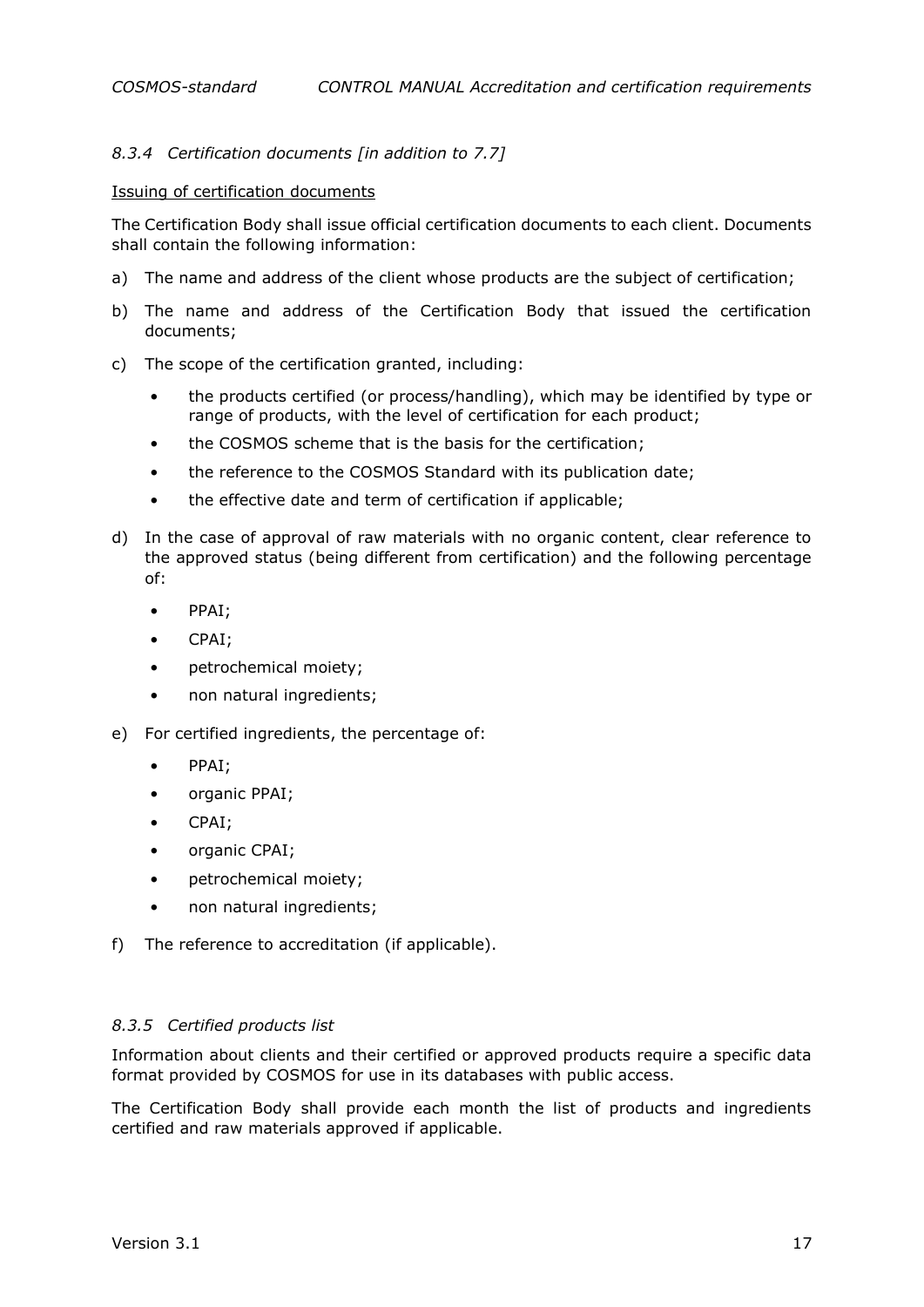# *8.3.6 Re-evaluation [in addition to 7.9]*

Scope 1

- 1. All clients that have applied for certification (including brand owners) shall be audited at least annually.
- 2. In addition to the regular audit, the Certification Body may conduct follow-up or unannounced on-site audits of certified operations, chosen randomly and/or on the basis of the risk or threat to the organic integrity of the production or products.
- 3. For clients with multiple sites, all manufacturing sites must be audited annually. For the sites without manufacturing operations, at least one site must be audited-
- 4. The Certification Body shall annually re-evaluate clients in order to verify whether they continue to comply with the applicable standard. Mechanisms shall be in place to effectively monitor whether corrective actions have been implemented.
- 5. The Certification Body shall report and document its re-evaluation activities and shall keep clients informed about their certification status.
- 6. Re-evaluation generally follows procedures outlined in 8.3.2 (i.e. Evaluation). However, evaluation for the purpose of renewal may focus on certain measures related to risk and might not repeat all procedures listed in 8.3.2.

### Scope 2

- 1. The Certification Body shall annually re-evaluate clients in order to verify whether they continue to comply with the applicable standard.
- 2. Re-assessment of non-organic raw materials needs to be made at least every 3 years (or as soon as any change) in order to confirm any change on process and/or origin of accepted raw materials.

#### *8.3.7 Changes with consequences for the certification [in addition to 7.10.2]*

#### Notification of changes made by the client

- 1. The Certification Body shall determine whether the notified changes require further investigations. If such is the case, the client shall not be allowed to release certified products produced under the changed conditions until the Certification Body has notified the client accordingly.
- 2. In response to an application for amendment to the scope of a certificate already granted, the Certification Body shall decide what evaluation procedure, if any, is appropriate, in order to determine whether or not the amendment may be made and shall act accordingly.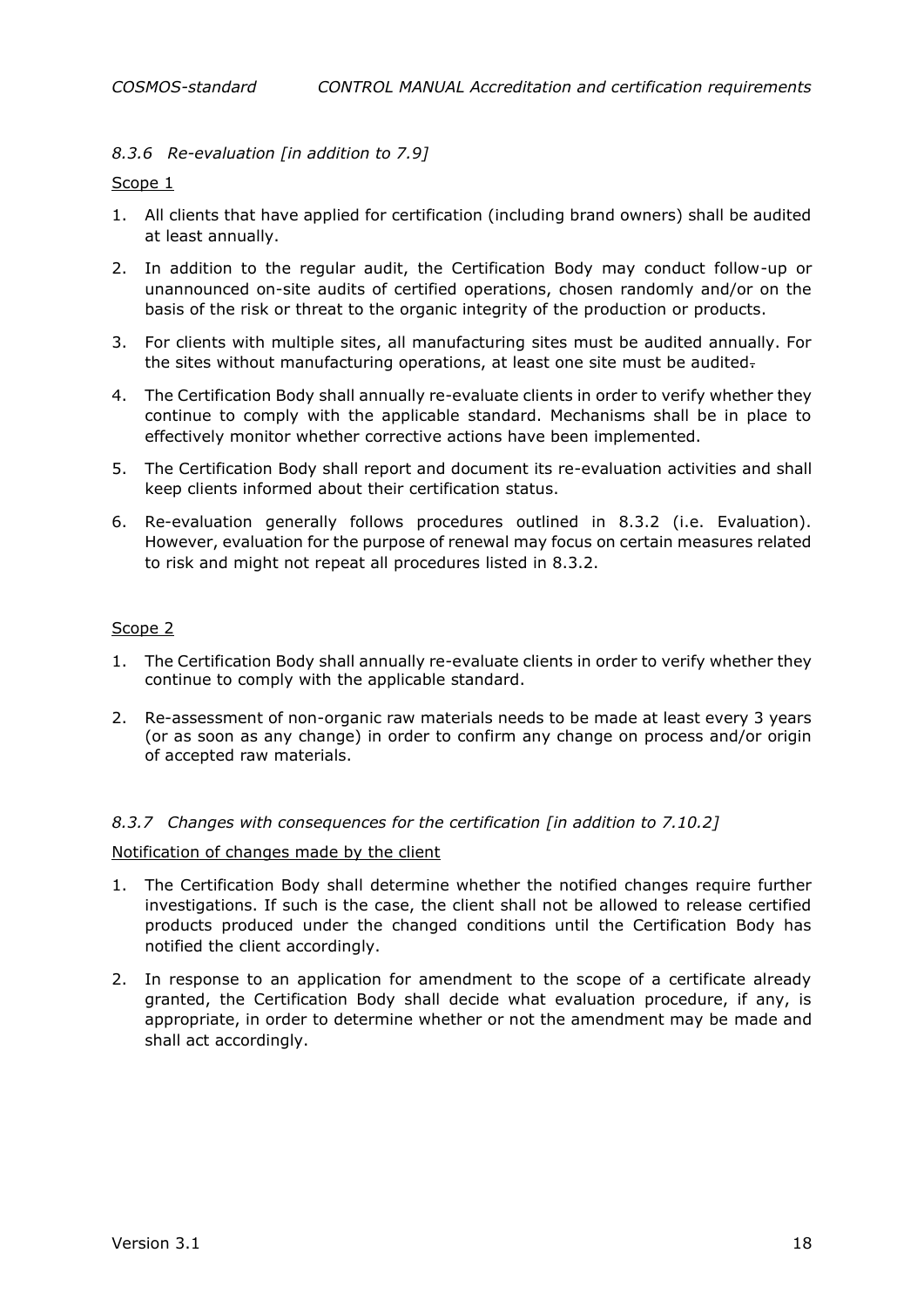#### *8.3.8 Termination, reduction, suspension or withdrawal of certification [in addition to 7.11]*

- 1. For any non-conformities identified, the auditor is required to classify them according to degrees of severity ('major' or 'minor' non-conformity). A correction plan must be developed for each non-conformity to identify the consequence for the certification (according to the nature and the severity of the non-conformity as well as its occurrence and the risk of fraud), and appropriate actions to be taken.
	- A 'minor' non-conformity is a non-conformity which does not alter the characteristics of the certified product. It means that there is no impact on the conformity of a product in relation to the principles of the standard and its most important requirements and it is not misleading for consumers.
	- A 'major' non-conformity is a non-conformity which alters, or may later alter, the characteristics of the certified product. It means that a product no longer conforms to the principles of the standard and its most important requirements, and it may be misleading for consumers.

For all non-conformities (major and minors), the curative actions to solve them shall be implemented by the client and checked by the Certification Body before granting certification. The corrective actions to solve the causes of major non-conformities shall be implemented before granting certification. The corrective actions of minor nonconformities shall be implemented before the next surveillance audit and checked during the next surveillance audit.

- 2. Reasons for denial, withdrawal or suspension of certification shall be stated with clear reference to the COSMOS-standard criteria or other certification requirement violated.
- 3. The Certification Body shall notify COSMOS within one working week of any Client where it has withdrawn certification because of violation of COSMOS requirements. COSMOS has the right to determine that the Certification Body will not offer certification services to that Client for a specified period.

#### *8.3.9 Maintaining and managing records [in addition to 7.12]*

- 1. The Certification Body shall maintain a system of records (either electronic or paper documents) to demonstrate that the certification procedures have been effectively fulfilled, particularly with respect to application forms, evaluation or re-evaluation reports, and other documents relating to granting, maintaining, renewing, extending, suspending or withdrawing certification.
- 2. Client records shall be up to date and contain all relevant information, including audit reports and certification history.
- 3. Records shall also be kept of exceptions granted, appeals and subsequent actions.
- 4. Records shall be kept for at least five years, or as required by law, in order to be able to demonstrate how certification procedures have been applied.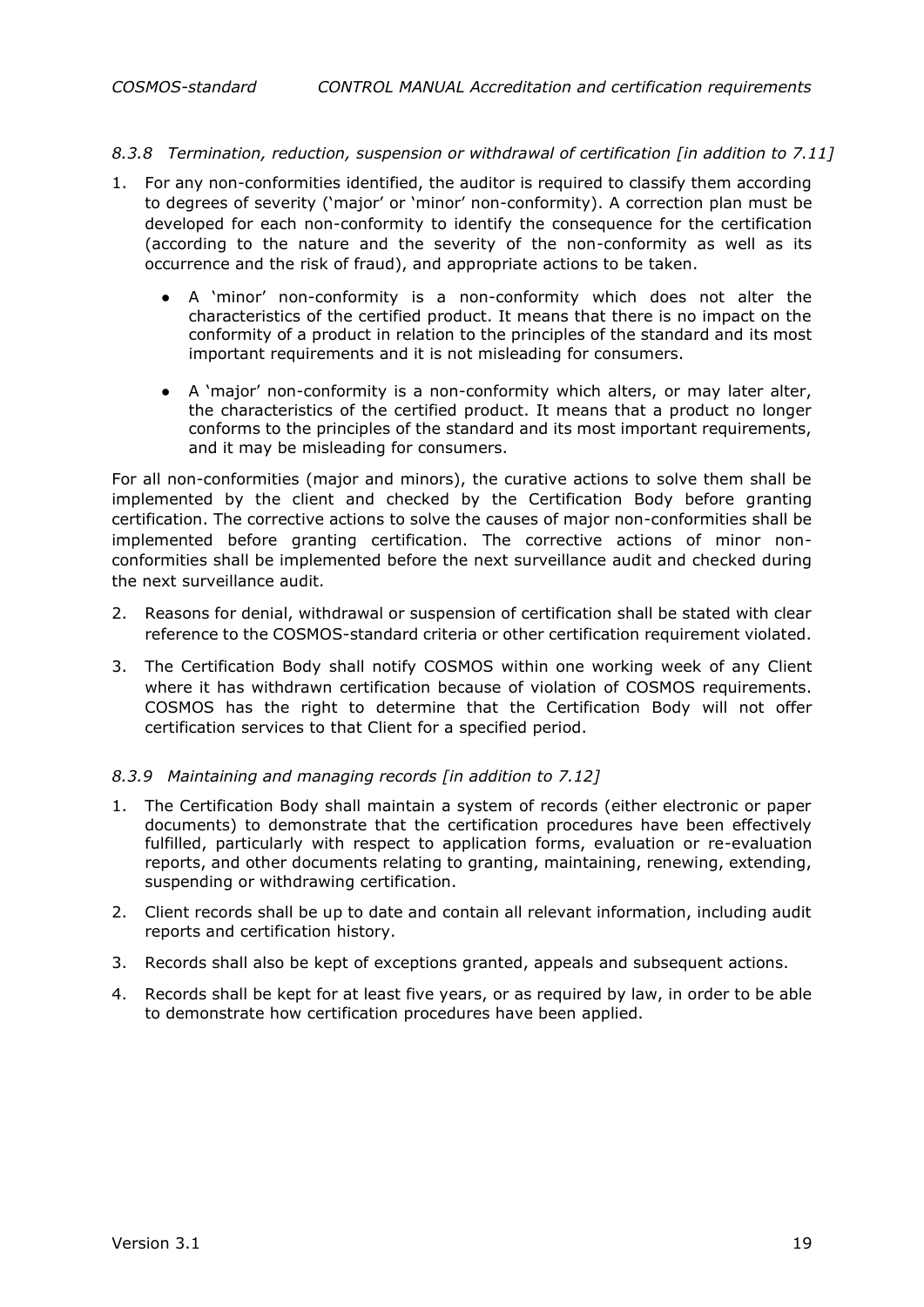# <span id="page-20-0"></span>**9. Synonyms and Definitions**

The terms defined in ISO/IEC 17065 and in these procedures that are used interchangeably are listed below in the table.

| ISO/IEC 17065 | <b>COSMOS</b> |
|---------------|---------------|
| Evaluation    | Audit         |
| Evaluator     | Auditor       |